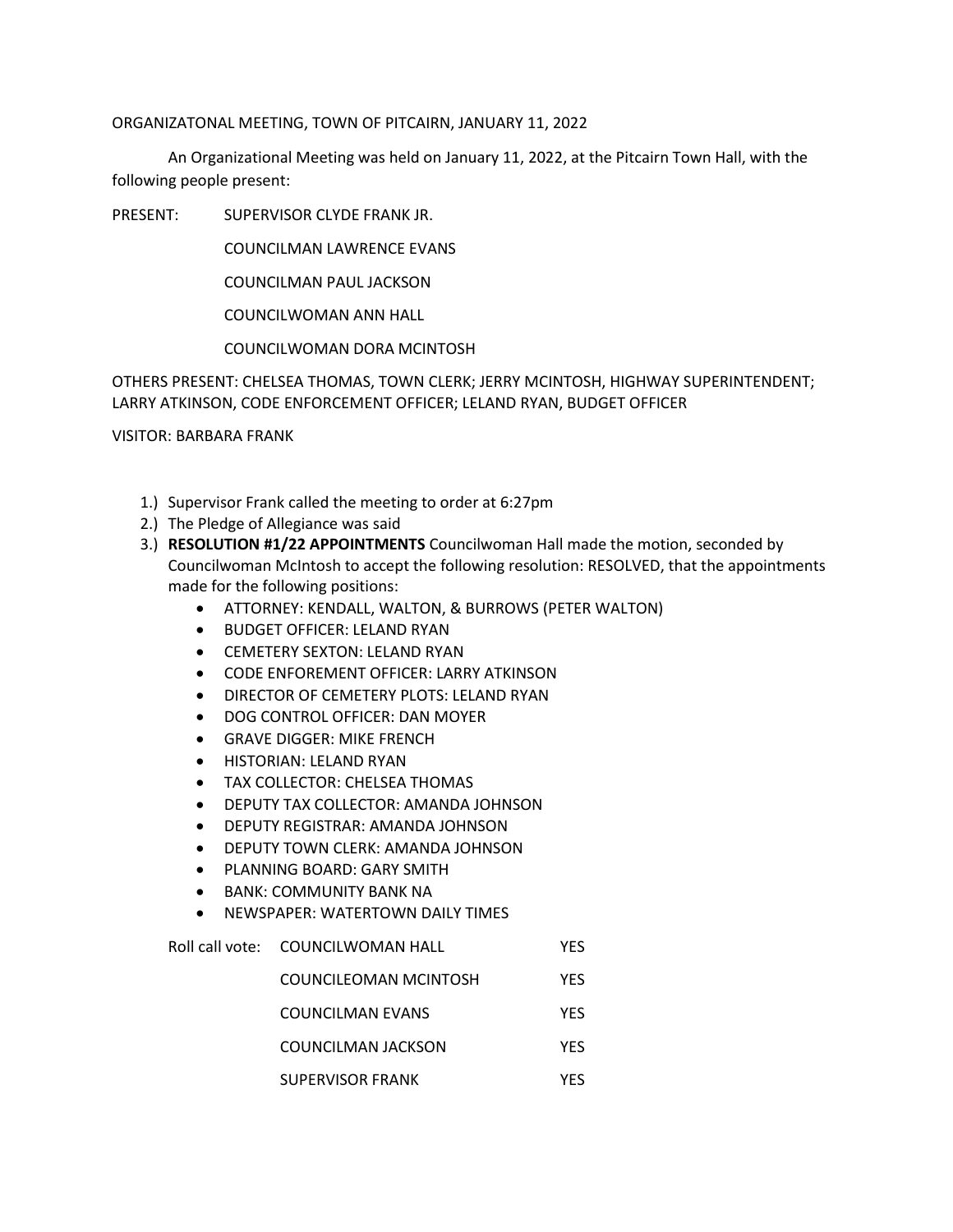4.) **RESOLUTION #2/22 SETTING OF SALARIES** Councilwoman Hall made the motion, seconded by Councilman Evans to accept the following resolution: RESOLVED, that the salaries that were set in the 2022 Final Budget were found to be accepted.

|                                                   | Roll call vote: | COUNCILWOMAN HALL                   | YES |
|---------------------------------------------------|-----------------|-------------------------------------|-----|
|                                                   |                 | <b>COUNCILMAN EVANS</b>             | YES |
|                                                   |                 | COUNCILMAN JACKSON                  | YES |
|                                                   |                 | COUNCILWOMAN MCINTOSH               | YES |
|                                                   |                 | <b>SUPERVISOR FRANK</b>             | YES |
| 5.) CODE ENFORCEMENT OFFICER REPORT:              |                 |                                     |     |
| Nothing new recently                              |                 |                                     |     |
| Followed up on a few finished houses<br>$\bullet$ |                 |                                     |     |
|                                                   | $\bullet$       | Wrote a ticket for junk in the yard |     |

- Followed up with people he issued tickets for junk in their yard
- 6.) CLERK'S REPORT:

| 4 Building Permits                         | 42.00  |
|--------------------------------------------|--------|
| 2 Conservation licenses                    | 5.01   |
| 2 Dog licenses                             | 26.00  |
| 7 Death Certified Copies<br>$\bullet$      | 70.00  |
| 1 Marriage Certified Copies<br>٠           | 10.00  |
| TOTAL LOCAL SHARES REMITTED TO SUPERVISOR: | 153.01 |
| Amount paid to NYS Ag & Markets (APCP)     | 4.00   |
| Amount paid to NYS DEC (DECALS)            | 389.99 |
| <b>TOTAL NON-LOCAL REVENUES:</b>           | 393.99 |
| TOTAL STATE, COUNTY, & LOCAL REVENUES:     | 547.00 |

7.) **RESOLUTION #3/22 ACCEPTANCE OF MINUTES** Councilman Jackson made the motion, seconded by Councilwoman Hall to accept the following resolution: RESOLVED, that the Minutes from the December 14, 2021 meeting were found to be correct.

| Roll call vote:     COUNCILMAN JACKSON | YFS |
|----------------------------------------|-----|
| COUNCILWOMAN HALL                      | YFS |
| COUNCILWOMAN MCINTOSH                  | YFS |
| COUNCILMAN EVANS                       | YFS |
| <b>SUPERVISOR FRANK</b>                | YFS |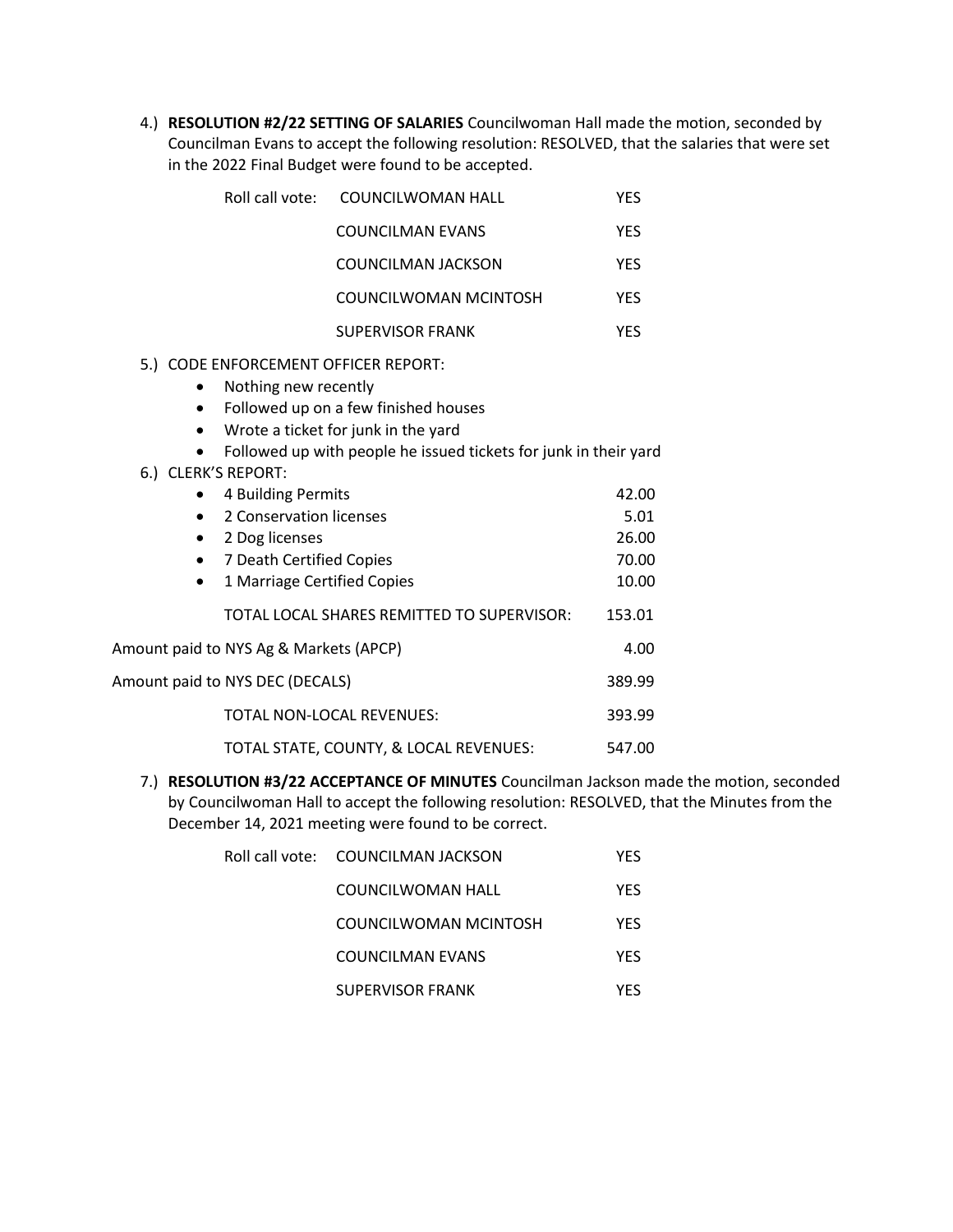8.) Supervisor Frank handed out the Supervisor's report and reconciled bank statements SUPERVISOR'S REPORT:

|                                    | <b>Balance</b> |            |           | <b>Balance</b> |
|------------------------------------|----------------|------------|-----------|----------------|
| 11/31/2021                         |                | Increases  | Decreases | 12/31/2021     |
| A GENERAL FUND-TOWNWIDE            |                |            |           |                |
| Cash-Checking                      | 175,433.06     | 20,314.01  | 20,972.43 | 174,774.64     |
| Cash-Saving                        | 230,012.30     | 6.83       | 0.00      | 230,019.13     |
| Petty Cash                         | 100.00         | 0.00       | 0.00      | 100.00         |
| <b>Building Reserve</b>            | 83,110.69      | 2.48       | 0.00      | 83,113.17      |
| <b>TOTAL</b>                       | 488,656.05     | 20,323.32  | 20,972.43 | 488,006.94     |
| <b>DA HIGHWAY FUND-TOWNWIDE</b>    |                |            |           |                |
| Cash-Checking                      | 13,999.82      | 198,902.37 | 17,029.03 | 195,873.16     |
| Cash-Savings                       | 36,408.57      | 1.14       | 0.00      | 36,409.71      |
| <b>Equipment Reserve</b>           | 445,126.38     | 13.29      | 0.00      | 445,139.67     |
| <b>TOTAL</b>                       | 495,534.77     | 198,916.80 | 17,029.03 | 677,422.54     |
| <b>SF PITCAIRN FIRE PROTECTION</b> |                |            |           |                |
|                                    | 0.00           | 0.00       | 0.00      | 0.00           |
| <b>TOTAL</b>                       | 0.00           | 0.00       | 0.00      | 0.00           |
| <b>TA TRUST &amp; AGENCY</b>       |                |            |           |                |
| Cash-Checking                      | 9,956.92       | 20,905.29  | 29,717.94 | 1,144.27       |
| <b>TOTAL</b>                       | 9,956.92       | 20,905.29  | 29,717.94 | 1,144.27       |
| <b>TOTAL ALL FUNDS</b>             | 994,147.74     | 240,145.41 | 67,719.40 | 1,166,573.75   |

9.) Supervisor Frank opened the floor to public comments

• Councilman Jackson asked when the Fire Department will be getting their 10,000 check from the COVID fund.

Jessica Jenack entered at 6:45pm

• Councilwoman Hall mentioned spending some of the COVID money to buy and distribute COVID test kits and masks

10.)HIGHWAY NEWS

- Wondered when the new truck was being paid for in 2022
- Needed the board to make a resolution for sharing services with the county
- Jerry mentioned they were going to buy a smart tv for the garage to take their trainings virtually.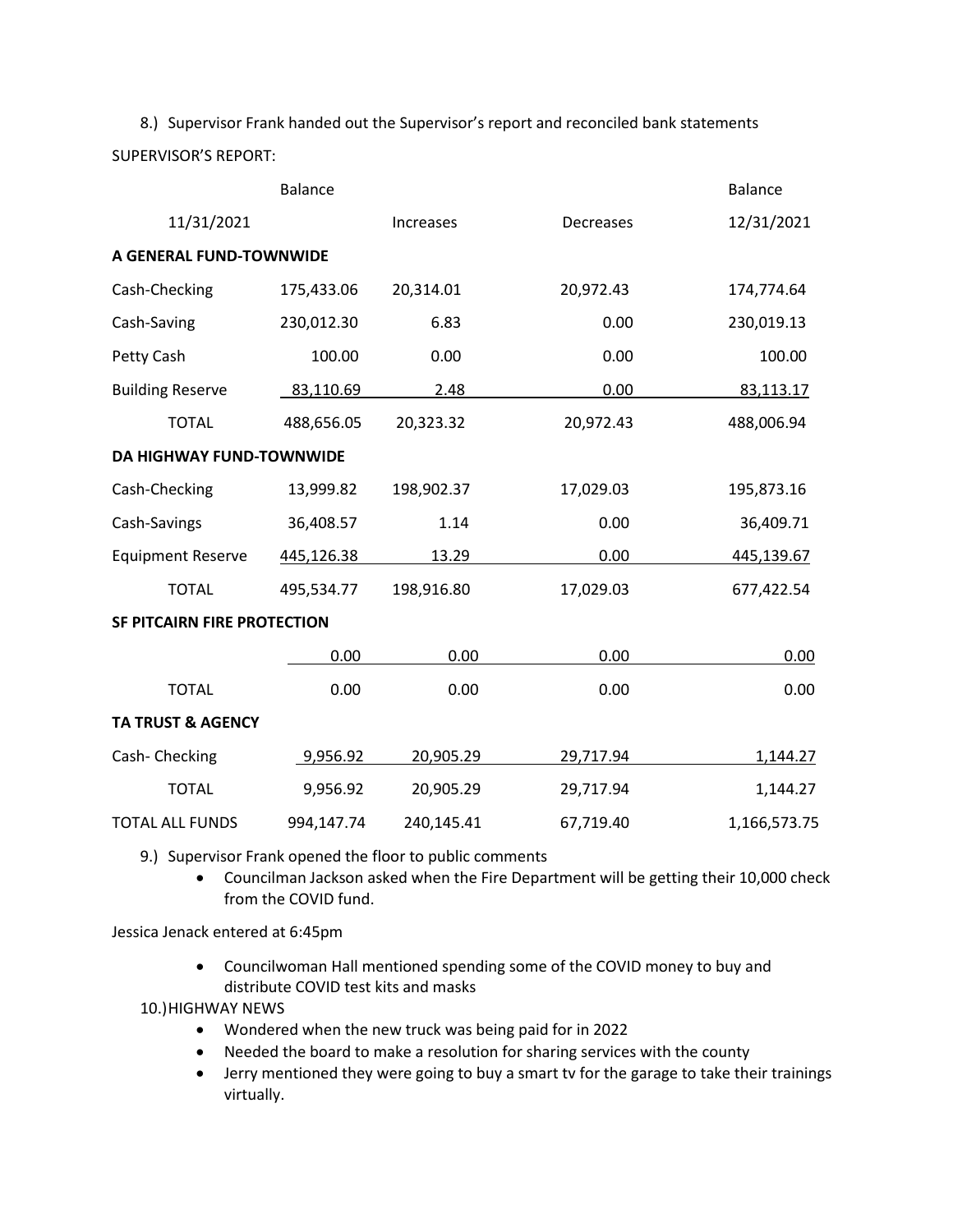- The canister on the 2015 truck was replaced.
- 11.)**RESOLUTION #4/22 HOLDING HARMLESS THE COUNTY OF ST. LAWRENCE FOR PROVIDING SERVICE FOR 2022** Councilwoman Hall made the motion, seconded by Councilman Jackson to accept the following resolution: RESOLVED, that we continue to share services with the county.

| Roll call vote:     COUNCILMAN JACKSON | YFS        |
|----------------------------------------|------------|
| COUNCILWOMAN HALL                      | YFS        |
| COUNCILWOMAN MCINTOSH                  | <b>YFS</b> |
| COUNCILMAN EVANS                       | YFS        |
| <b>SUPERVISOR FRANK</b>                | YFS        |

## 12.) PUBLIC COMMENTS:

- Councilwoman Hall asked Supervisor McIntosh if they were going to hire for a Winter driver to help.
- 13.)SET DATE TO AUDIT BOOKS (JUSTICE, TOWN CLERK, & TAX COLLECTOR)
	- The board will decide when to get together and who will be doing it later.
- 14.)**RESOLUTION #5/22 -RENEW RESOLUTION #6/21 TOWN OF PITCAIRN EXTENSION OF SENIOR AND INDIVIDUAL WITH DISABILITIES AND LIMITED INCOME EXEMPTION OPT-IN** Councilwoman McIntosh made the motion, seconded by Councilwoman Hall to accept the following resolution: WHEREAS, the state disaster emergency has resulted in limited hours in municipal offices and rendered seniors and individuals with disabilities homebound, and WHEREAS, many seniors and individuals with disabilities do not have the ability to file their real property tax exemption application in person due to safety precautions and lack the ability to file such applications online, and WHEREAS, Governor Cuomo has issued Executive Order 202.83, which grants local governments the ability to adopt a resolution extending the exemption status for those seniors and individuals with disabilities entitled to certain real property tax exemptions: NOW THEREFORE BE IT RESOLVED that the Assessor shall extend the 2020 exemption status for those individuals receiving the senior exemption and the person with disabilities and limited income exemption through 2021 without a renewal application except in the circumstances elucidated below; and BE IT RESOLVED that the assessor may require a renewal application if he or she believes that an owner that qualified for the 2020 exemption has since changed their primary residence, added another owner to the deed, transferred the property to a new owner, or died.

| Roll call vote: COUNCILMAN JACKSON | YFS. |
|------------------------------------|------|
| COUNCILWOMAN HALL                  | YFS. |
| COUNCILWOMAN MCINTOSH              | YFS. |
| COUNCILMAN EVANS                   | YFS. |
| SUPERVISOR FRANK                   | YFS. |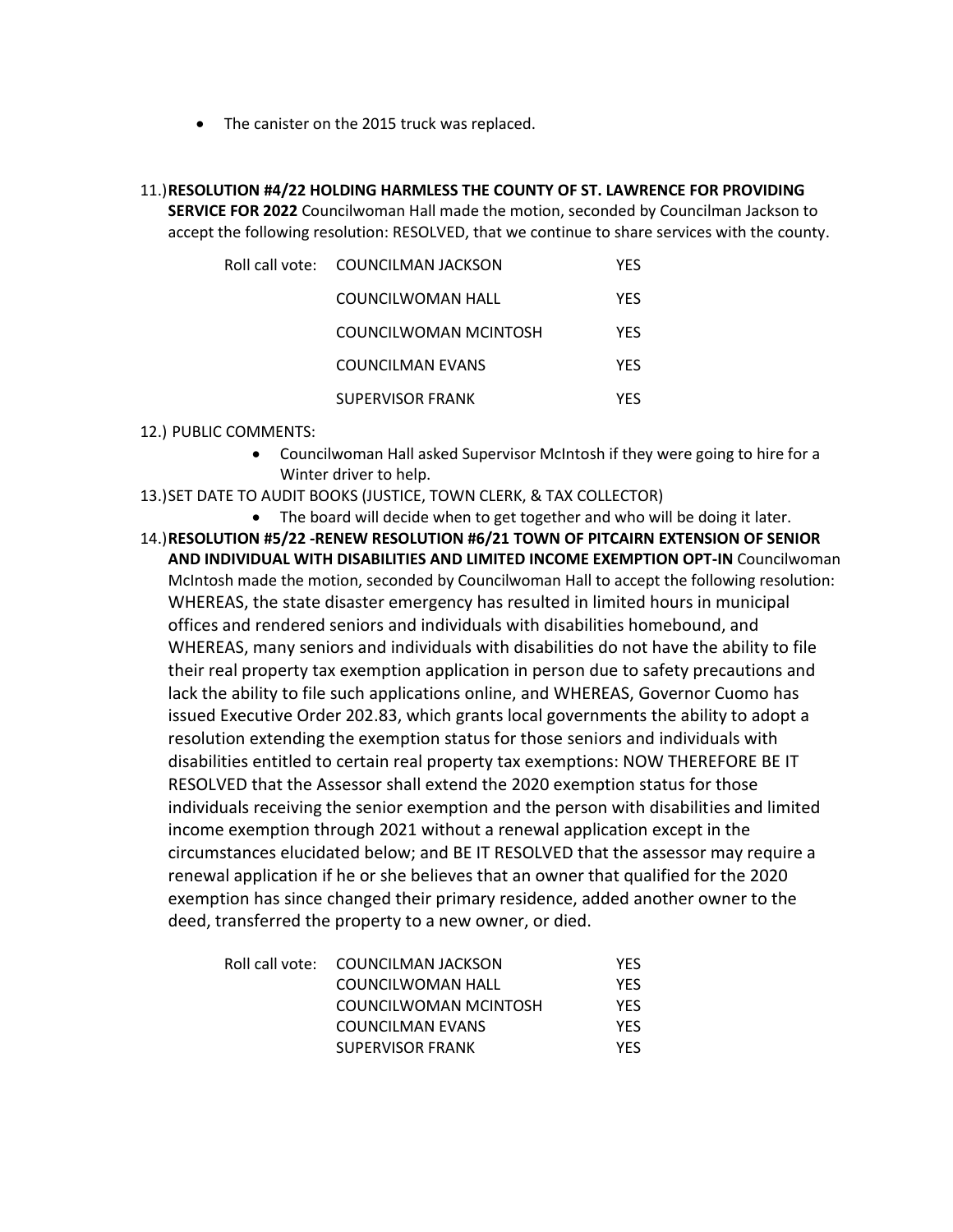15.)**RESOLUTION #6/22 AUDIT OF BILLS** Councilman Jackson made the motion, seconded by Councilman Evans to accept the following resolution: RESOLVED, that the bills on Abstract #13/21 and #1/22 be paid in the following amounts:

|                                            | $\pi$ 19/21 and $\pi$ 1/22 bc paid in the following amounts.                         |                                         |
|--------------------------------------------|--------------------------------------------------------------------------------------|-----------------------------------------|
| <b>GENERAL FUND</b>                        | <b>NUMBERS 1 THROUGH 7</b>                                                           | \$2,029.52                              |
| <b>HIGHWAY FUND</b>                        | <b>NUMBERS 1 THROUGH 10</b>                                                          | \$10,763.29                             |
|                                            | <b>TOTAL ALL CLAIMS</b>                                                              | \$12,792.81                             |
| <b>GENERAL FUND</b><br><b>HIGHWAY FUND</b> | <b>NUMBERS 1 THROUGH 10</b><br><b>NUMBERS 1 THROUGH 1</b><br><b>TOTAL ALL CLAIMS</b> | \$1,926.46<br>Ś.<br>29.25<br>\$1,955.71 |
| Roll call vote:                            | COUNCILMAN JACKSON                                                                   | <b>YES</b>                              |
|                                            | COUNCILWOMAN HALL                                                                    | <b>YES</b>                              |
|                                            | COUNCILWOMAN MCINTOSH                                                                | <b>YES</b>                              |
|                                            | <b>COUNCILMAN EVANS</b>                                                              | <b>YES</b>                              |
|                                            | <b>SUPERVISOR FRANK</b>                                                              | <b>YES</b>                              |

16.)**RESOLUTION #7/22 BUDGETARY TRANSFERS** councilwomen McIntosh made the motion, seconded by Councilman Evans to accept the following resolution: RESOLVED, that the Supervisor is and hereby authorized to make the following budgetary transfers:

| <b>GENERAL FUND</b>                              | \$81.24    |
|--------------------------------------------------|------------|
| TO: A1410.43 TOWN CLERK -LEGAL ADV.              | \$80.88    |
| TO: A5010.1 SUPT. OF HIGHWAY-PERSONAL SER.       | \$0.36     |
| FROM: A1410.46 TOWN CLERK- POSTAGE, OFFICE SUPP. | \$80.88    |
| FROM: A5010.45 SUPT HIGHWAY- OFFICE SUPPLIES     | \$0.36     |
| <b>HIGHWAY FUND</b>                              | \$8,899.68 |
| TO: DA5130.4 CONTRL- REPAIRS, TRUCKS             | \$8,700.00 |
| TO: DA9060.8 HOSPITAL INSURANCE                  | \$199.68   |
| FROM: DA5110.415 GENERAL REPAIRS-GRAVEL COST     | \$2,700.00 |
| FROM: DA5110.417 GENERAL REPAIRS-CULVERT PIPE    | \$2,599.68 |
| FROM: DA5110.48 GENERAL REPAIRS-SUPPLIES, MISC.  | \$3,600.00 |
| <b>GENERAL FUND-JOURNAL ENTRY</b>                |            |
| TO: A308.9 OTHER GEN'L GOV. STATE AID            | \$166.61   |
| FROM: A410 STATE AID-OTHER, GRANT REC.           | \$166.61   |
| *CORRECT POSTING TO INCORRECT ACCOUNT            |            |